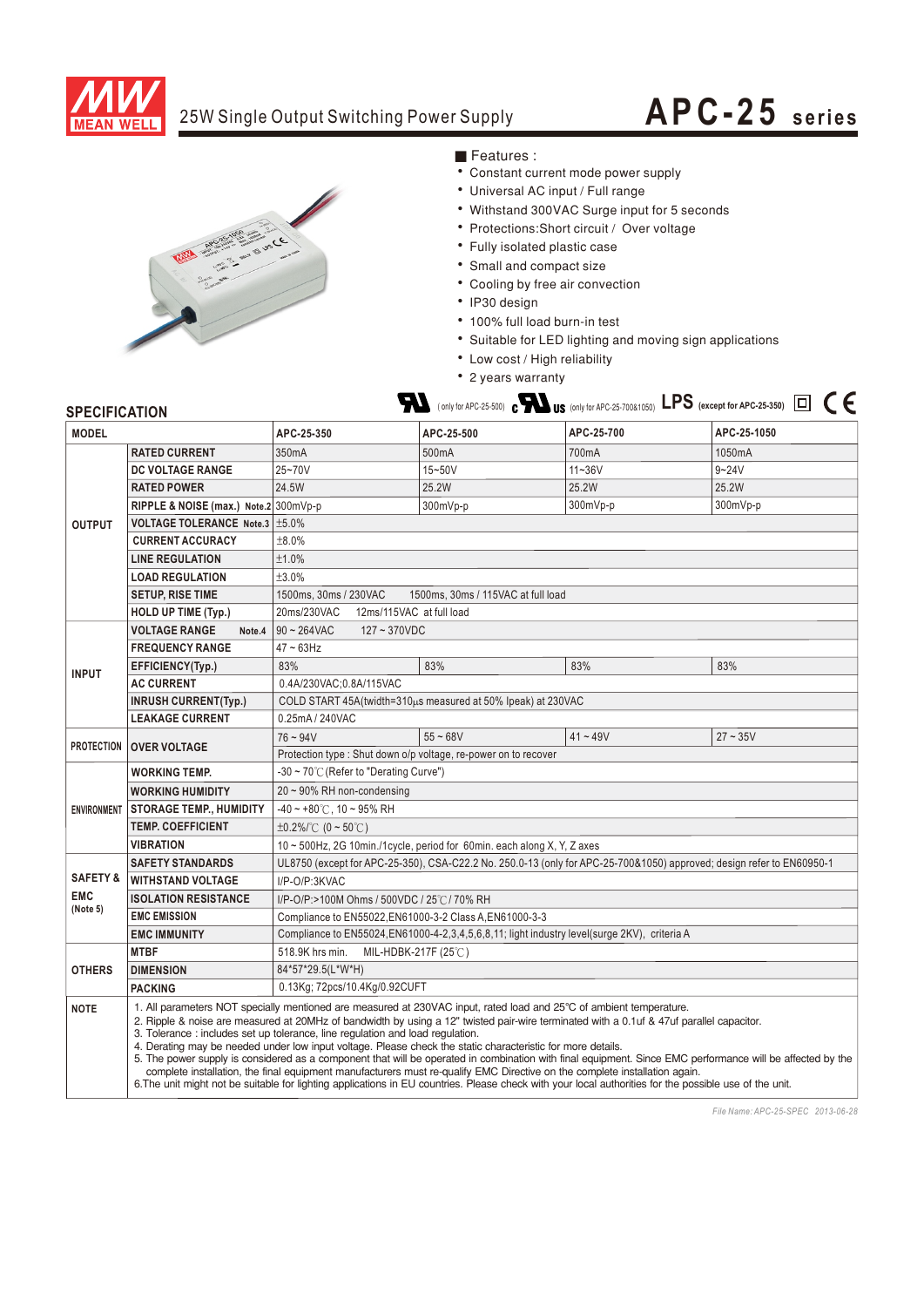



*File Name: APC-25-SPEC 2013-06-28*